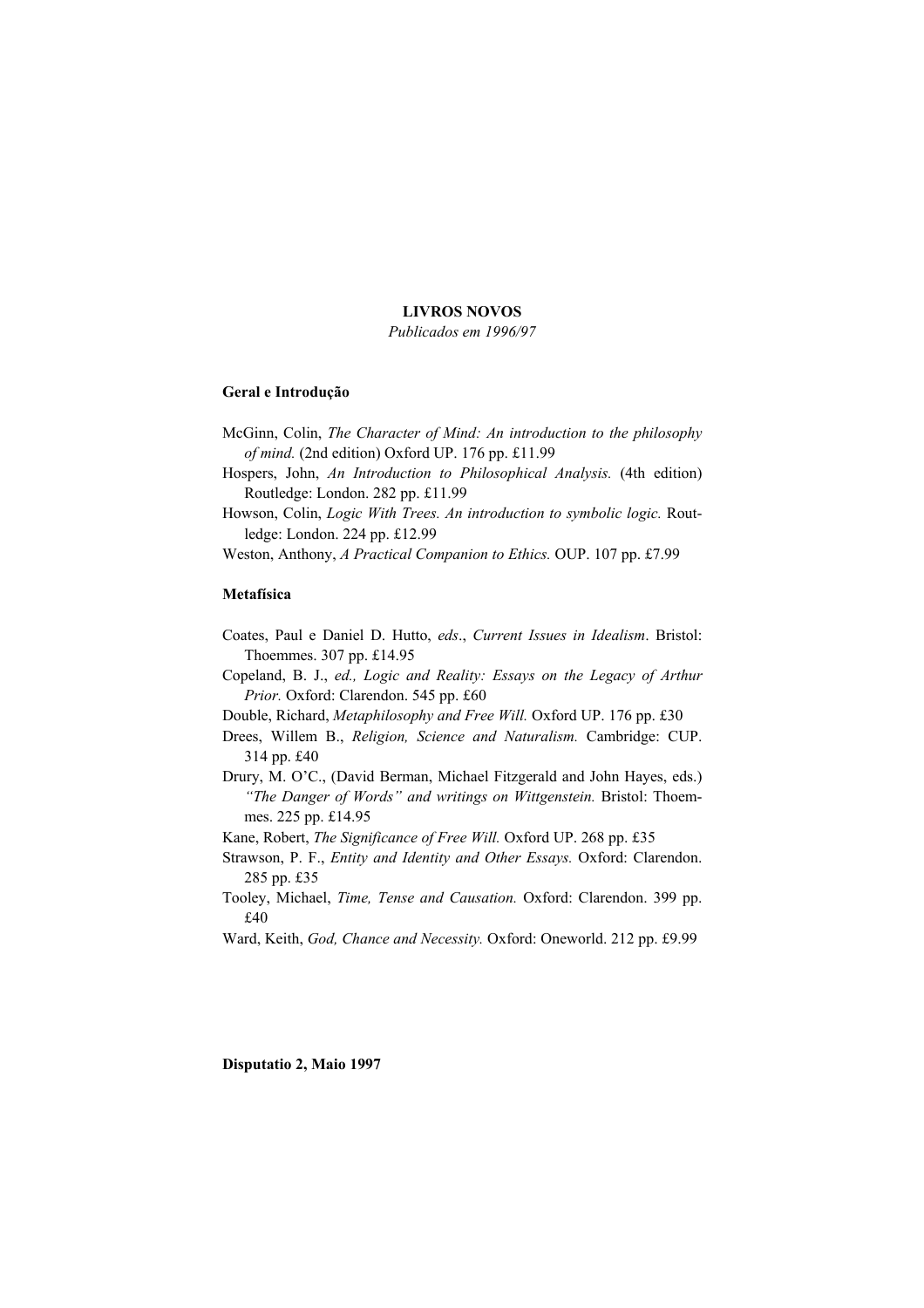#### **Teoria do Conhecimento**

- Lehrer, Keith, *Self-Trust: A study of reason, knowledge and autonomy.* Oxford: Clarendon. 204 pp. £13.99
- Lucey, Kenneth G., *ed., On Knowing and the Known: Introductory readings in epistemology*. Buffalo, NY: Prometheus. 437 pp. £19.50

## **Filosofia da Ciência**

- Drees, Willem B., *Religion, Science and Naturalism.* Cambridge: CUP. 314 pp. £40
- Tooley, Michael, *Time, Tense and Causation.* Oxford: Clarendon. 399 pp. £40
- Wallace, William A., *The Modeling of Nature: Philosophy of science and philosophy on nature in synthesis.* Washington, DC: Catholic University of America Press. 450 pp. £31.50

### **Filosofia da Linguagem, Mente e Cognição**

Bennett, Jonathan, *The Act Itself*. Oxford: Clarendon Press. 238 pp. £25

- Cassam, Quassim, *Self and World.* Oxford: Clarendon Press. 208 pp. £27
- Dretske, Fred, *Naturalizing the Mind.* Harvard: MIT Press. 208 pp. £18.95
- Franklin, Stan, *Artificial Minds*. Harvard: MIT Press. 449 pp. £22.95
- Gallois, André, *The World Without, the Mind Within: An essay on 1st- -person authority*. Cambridge: CUP. 213 pp. £35
- Jacob, Pierre, *What Minds Can Do: Intentionality in a non-intentional world.* Cambridge: CUP. 299 pp. £14.95
- Koethe, John, *The Continuity of Wittgenstein's Thought.* Ithaca, NY: Cornell UP. 188 pp. £23.50

Lowe, E. J., *Subjects of Experience*. Cambridge: CUP. 209 pp. £32.50

- Lycan, William G., *Consciousness and Experience.* 204 pp. Harvard: MIT Press. £29.50
- McGinn, Colin, *The Character of Mind: An introduction to the philosophy of mind.* (2nd edition) Oxford UP. 176 pp. £11.99
- Millican, P. J. R. and A. Clark, *eds*., *Machines and Thought: The legacy of Alan Turing*. Vol. 1. Oxford: Clarendon. 297 pp. £30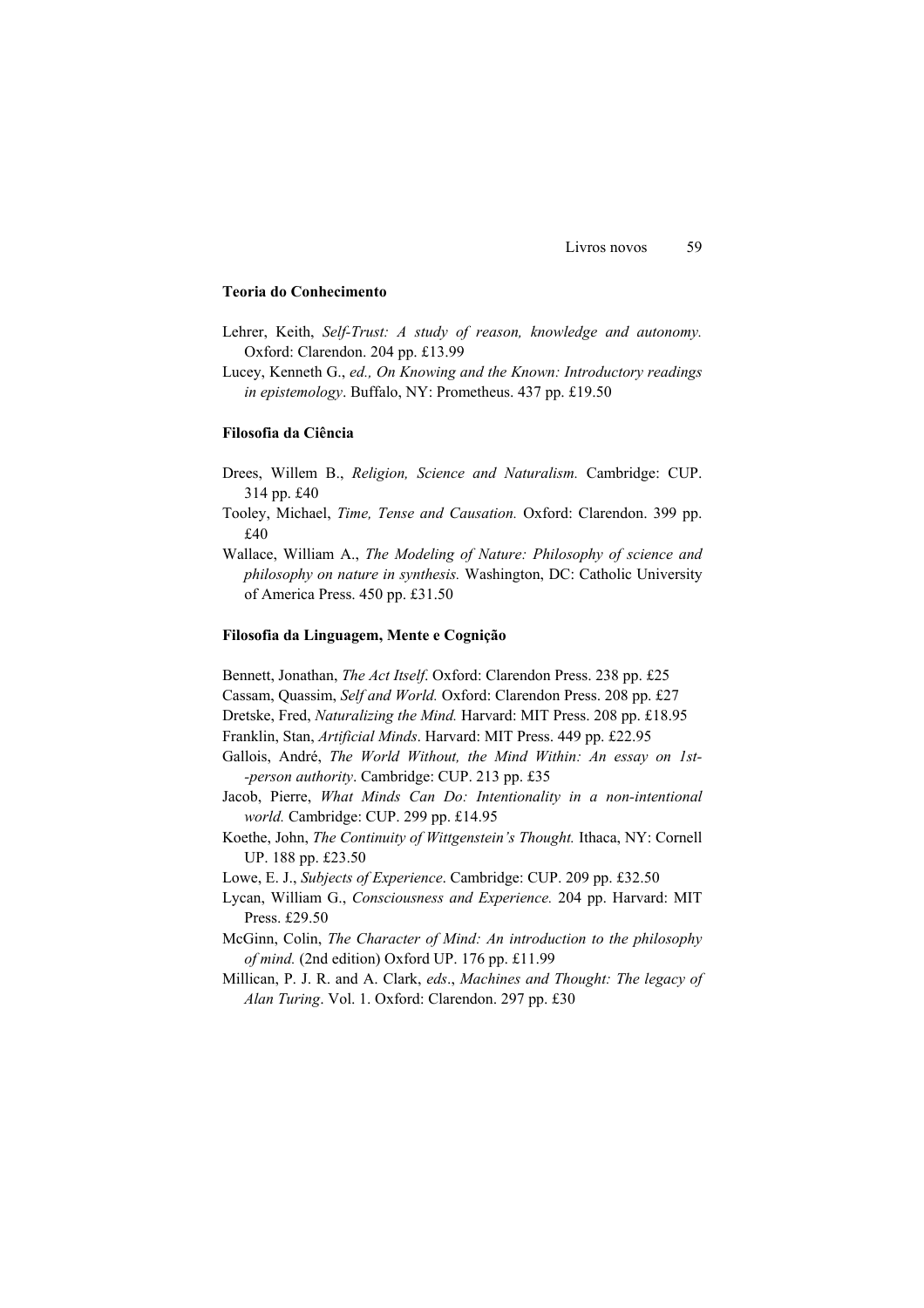- Schechtman, Marya, *The Constitution of Selves*. Ithaca, NY: Cornell UP. 169 pp. £19.95
- Shoemaker, Sydney, *The First-Person Perspective and other essays*. Cambridge: CUP. 278 pp. £14.95
- Strawson, P. F., *Entity and Identity and Other Essays.* Oxford: Clarendon. 285 pp. £35
- Swinburne, Richard, *The Evolution of the Soul.* (revised ed.) Oxford: Clarendon. 360 pp. £15.99
- Tye, Michael, *Ten Problems of Consciousness. A representational theory of the phenomenal mind.* Harvard: MIT Press. 248 pp. £24.95

#### **Lógica e Filosofia da Matemática**

- Copeland, B. J., *ed., Logic and Reality: Essays on the Legacy of Arthur Prior.* Oxford: Clarendon. 545 pp. £60
- Haack, Susan, *Deviant Logic, Fuzzy Logic*. Chicago: University of Chicago Press. 320 pp. £15.25
- Hintikka, Jaako, *The Principles of Mathematics Revisited*. Cambridge: CUP. 288 pp. £40
- Howson, Colin, *Logic With Trees. An introduction to symbolic logic.* Routledge: London. 224 pp. £12.99

### **Teoria da Decisão**

Mele, Alfred R., *ed., The Philosophy of Action.* Oxford UP. 314 pp. £11.99

# **Ética e Filosofia Política**

- Rawls, John, *O Liberalismo Político.* Trad. de João de Sedas Nunes. Lisboa: Presença. 375 pp. 5 500\$00
- Almond, Brenda, *AIDS: A moral issue*. *The ethical, legal and moral aspects.* Macmillan. 162 pp. £15.99
- Baron, Marcia W., *Kantian Ethics Almost without Apology*. Ithaca, NY: Cornell UP. 244 pp. £25.50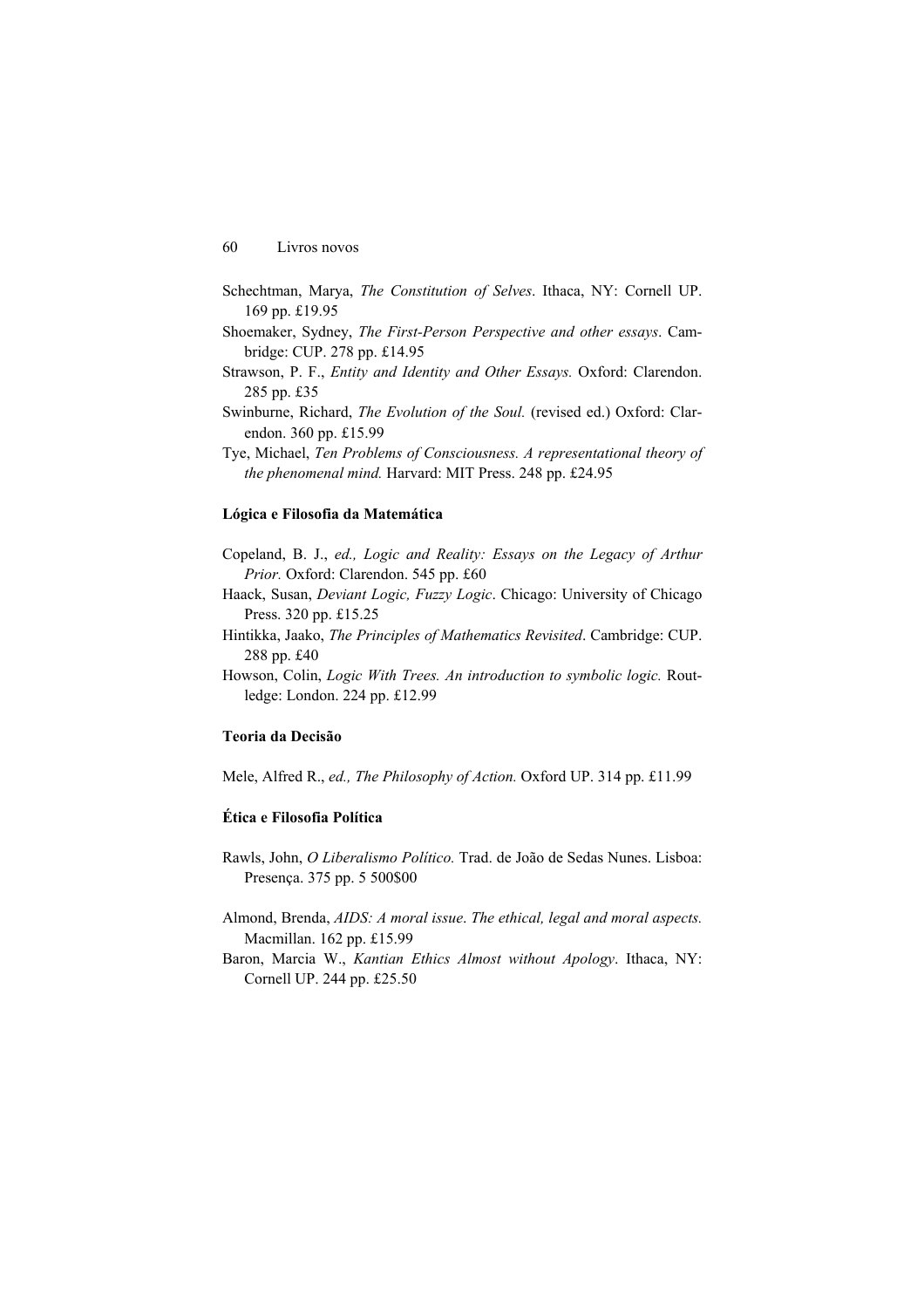- Brennan, Samantha, Tracy Isaacs and Michael Milde, *eds., A Question of Values: New Canadian perspectives in ethics and political philosophy.* Amsterdam: Rodopi. 213 pp. £27
- Crisp, Roger, and Michael Slote, *eds., Virtue Ethics.* Oxford UP. 284 pp. £12.99
- Cupit, Geoffrey, *Justice as Fittingness*. Oxford: Clarendon. 185 pp. £27.50
- Daniels, Norman, *Justice and Justification: Reflective equilibrium in theory and practice.* Cambridge: CUP. 365 pp. £14.95
- Darwall, Stephen, Allan Gibbard and Peter Railton, *Moral Discourse and Practice: Some philosophical approaches.* Oxford UP. 422 pp. £14.99
- Double, Richard, *Metaphilosophy and Free Will.* Oxford UP. 176 pp. £30

Engstrom, Stephen and Jennifer Whiting, *eds.*, *Aristotle, Kant, and the Stoics: Rethinking happiness and duty*. Cambridge: CUP. 310 pp. £35

- Goodin, Robert E., *Utilitarianism as a Public Philosophy*. Cambridge: CUP. 352 pp. £13.95
- Goodin, Robert E. and Philip Pettit, *eds., Contemporary Political Philosophy: An antology.* Oxford: Blackwell. 648 pp. £16.99
- Harper, Charles, *ed*., *Impunity: An Ethical Perspective*. Geneva: World Council of Churches. 140 pp. £7.95
- Kane, Robert, *The Significance of Free Will.* Oxford UP. 268 pp. £35
- LaFollette, Hugh, *ed., Ethics in Practice: An anthology*. Oxford: Blackwell. 703 pp. £16.99
- Lamb, David, *Death, Brain Death and Ethics.* Aldershot: Avebury. 120 pp. £32.50
- Long, A. A., *ed*., *Problems in Stoicism*. Athlone. 267 pp. £16.95
- Mele, Alfred R., *ed., The Philosophy of Action.* Oxford UP. 314 pp. £11.99
- Orwin, Clifford, and Nathan Tarcov, *eds., The Legacy of Rousseau.* Chicago UP. 331 pp. £14.95
- Pojman, Louis P., *ed., Equality: Selected readings.* Oxford UP. 325 pp. £15
- Riley, Patrick, *Leibnitz' Universal Jurisprudence: Justice as the charity of the wise.* Harvard: HUP. 388 pp. £26.50
- Russell, Bertrand, *Principles of Social Reconstruction.* (1st pub. 1916) London: Routledge. 174 pp. £9.99
- Schneewind, J. B., *ed*., *Giving: Western ideas of philanthropy.* Bloomington: Indiana UP. 230 pp. £24.95
- Unger, Peter, *Living High and Letting Die: Our illusion of innocence*. Oxford: OUP. 187 pp. £13.50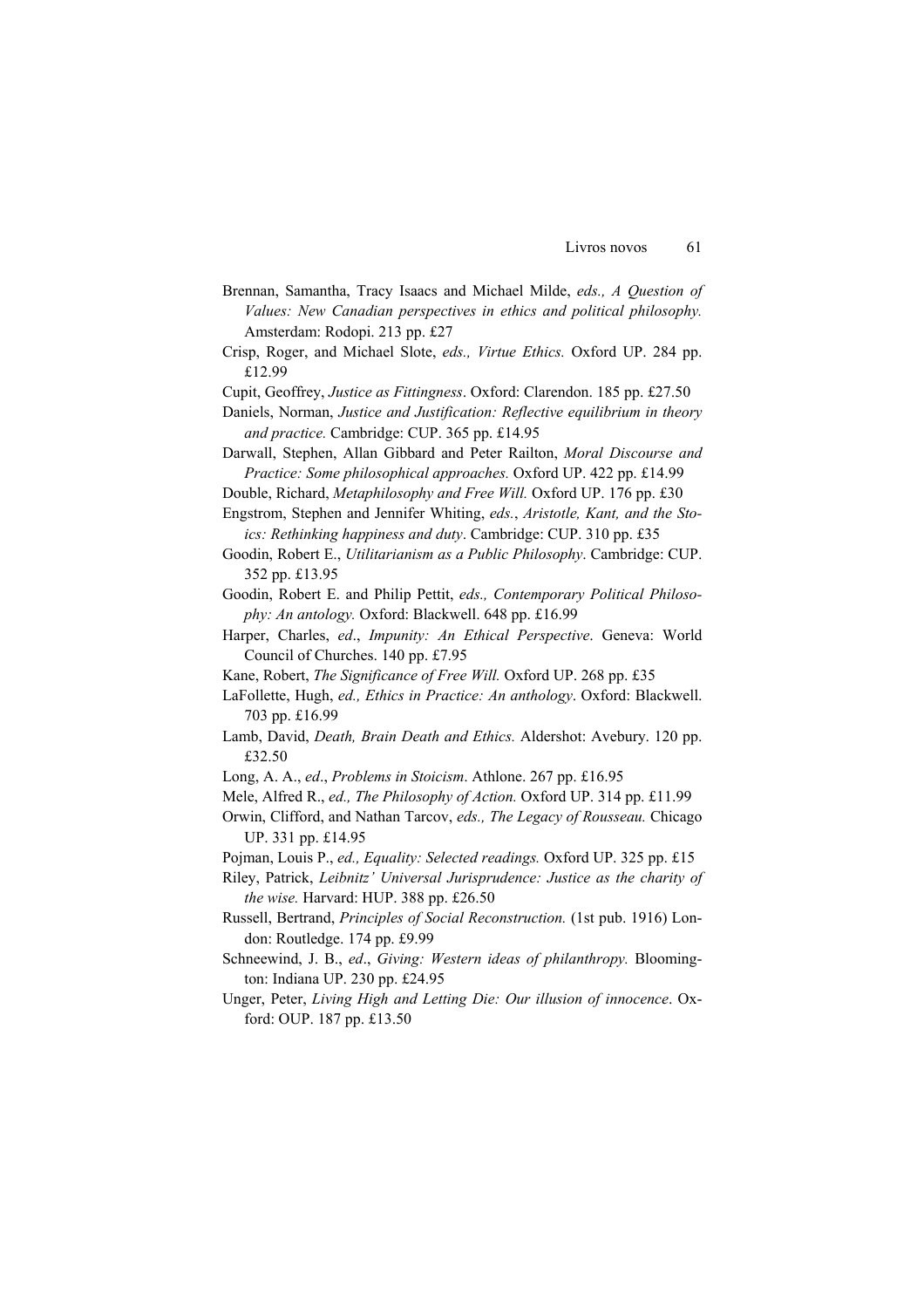62 Livros novos

Wallace, James D., *Ethical Norms, Particular Cases.* Ithaca, NY: Cornell UP. 171 pp. £21.50 Weston, Anthony, *A Practical Companion to Ethics.* OUP. 107 pp. £7.99 Westphal, Jonathan, *ed.*, *Justice*. Indianapolis: Hackett. 212 pp. £6.95 Zagzebski, Linda Trinkaus, *Virtues of the Mind: An inquiry into the nature of virtue and the ethical foundations of knowledge*. Cambridge: CUP. 365 pp. £15.95

#### **Estética e Filosofia da Arte**

Harrison, Andrew, *Philosophy and the Arts: Seeing and believing.* Bristol: Thoemmes. 209 pp. £12.99

### **Filosofia da Religião**

Drees, Willem B., *Religion, Science and Naturalism.* Cambridge: CUP. 314 pp. £40

Quinn, Philip L. and Charles Talafierro, *eds., A Companion to Philosophy of Religion*. Oxford: Blackwell. 639 pp. £65

Swinburne, Richard, *The Evolution of the Soul.* (revised ed.) Oxford: Clarendon. 360 pp. £15.99

Ward, Keith, *God, Chance and Necessity.* Oxford: Oneworld. 212 pp. £9.99

# **História da Filosofia**

- Descartes, *Princípios de Filosofia.* Trad. de Margarida Leão. Lisboa: Lisboa Editora. 550\$00
- Ferreira, Maria Luísa e Maria Teresa Ximenez, *Russell: Os Problemas da Filosofia.* Porto: Texto Editora. 990\$00
- Kant, *Fundamentação da Metafísica dos Costumes.* Trad. de Filipa Gottschalk. Lisboa: Lisboa Editora. 750\$00
- Platão, *Fédon*. Trad. de M. Teresa Schiappa de Azevedo. Lisboa: Lisboa Editora. 850\$00

Platão, *Górgias*. Trad. de Margarida Leão. Lisboa: Lisboa Editora. 900\$00

Santo Anselmo, *Proslógion.* Trad. de António Soares Pinheiro. Lisboa: Lisboa Editora. 400\$00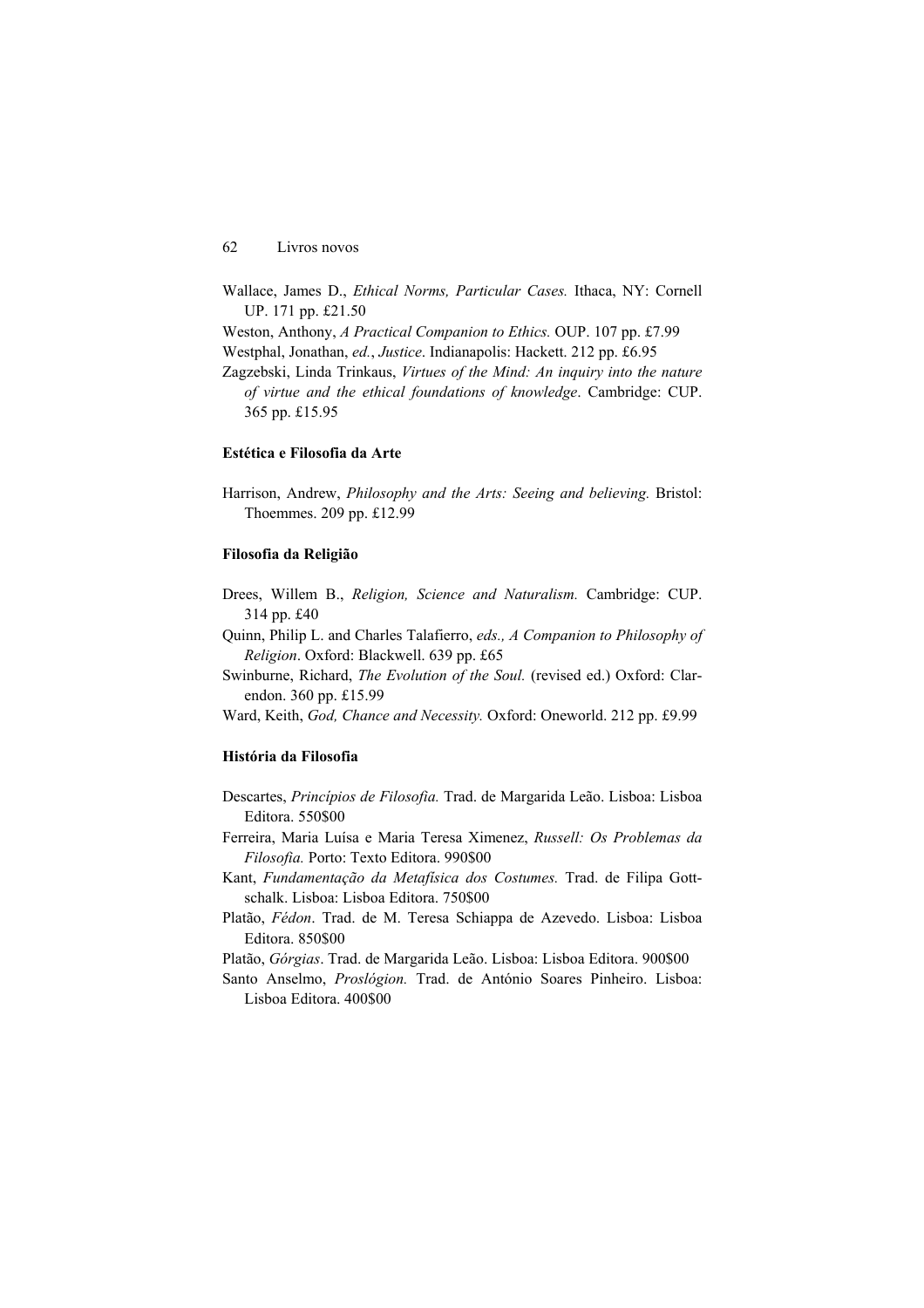- Valadares, Pedro Miguel, *Descartes: Os Princípios da Filosofia.* Porto: Texto Editora. 1.120\$00
- Barnes, Jonathan, and Miriam Griffin, *Philosophia Togata 2: Plato and Aristotle at Rome.* Oxford: Clarendon. 300 pp. £40
- Brett, Annabel S., *Liberty, Rigth and Nature: Individual rights in later scholastic thought*. Cambridge: CUP. 254 pp. £35
- Cohn-Sherbok, Dan, *Medieval Jewish Philosophy: An introduction*. Richmond: Curzon. 196 pp. £12.99
- Della Rocca, Michael, *Representation and the Mind-Body Problem in Spinoza.* Oxford UP. 223 pp. £30
- Drury, M. O'C., (David Berman, Michael Fitzgerald and John Hayes, eds.) *"The Danger of Words" and writings on Wittgenstein.* Bristol: Thoemmes. 225 pp. £14.95
- Engstrom, Stephen and Jennifer Whiting, *eds.*, *Aristotle, Kant, and the Stoics: Rethinking happiness and duty*. Cambridge: CUP. 310 pp. £35
- Everson, Stephen, *Aristotle on Perception.* Oxford: Clarendon. 309 pp. £35
- Gerson, Lloyd P., *ed.*, *The Cambridge Companion to Plotinus.* Cambridge: CUP. 462 pp. £14.95
- Hacker, P. M. S., *Wittgenstein's Place in Twentieth-Century Analytic Philosophy*. Oxford: Blackwell. 346 pp. £14.99
- Irwin, Terence, *Plato's Ethics*. Oxford: OUP. 436 pp. £40
- James, William, *A Pluralistic Universe.* (1st published 1909) Lincoln: Nebraska UP. 404 pp. £14
- Kant, Immanuel (trans. by Mary J. Gregor), *Pratical Philosophy*. Cambridge: CUP. 668 pp. £50
- Kant, Immanuel (trans. by Werner S. Pluhar), *Critique of Pure Reason*. 1030 pp. £15.95
- Koethe, John, *The Continuity of Wittgenstein's Thought.* Ithaca, NY: Cornell UP. 188 pp. £23.50
- Kretzmann, Norman, *The Metaphysics of Teism: Aquinas' natural law theory in "Summa contra gentiles", 1.* Oxford: Clarendon. 302 pp. £35
- Lewis, Frank A., and Robert Bolton, *eds*., *Form, Matter, and Mixture in Aristotle.* Oxford: Blackwell. 290 pp. £12.99
- Locke, John (Kenneth P. Winkler, *ed.*), *An Essay Concerning Human Understanding*. (1st published) Indianapolis: Hackett. 380 pp. £6.95